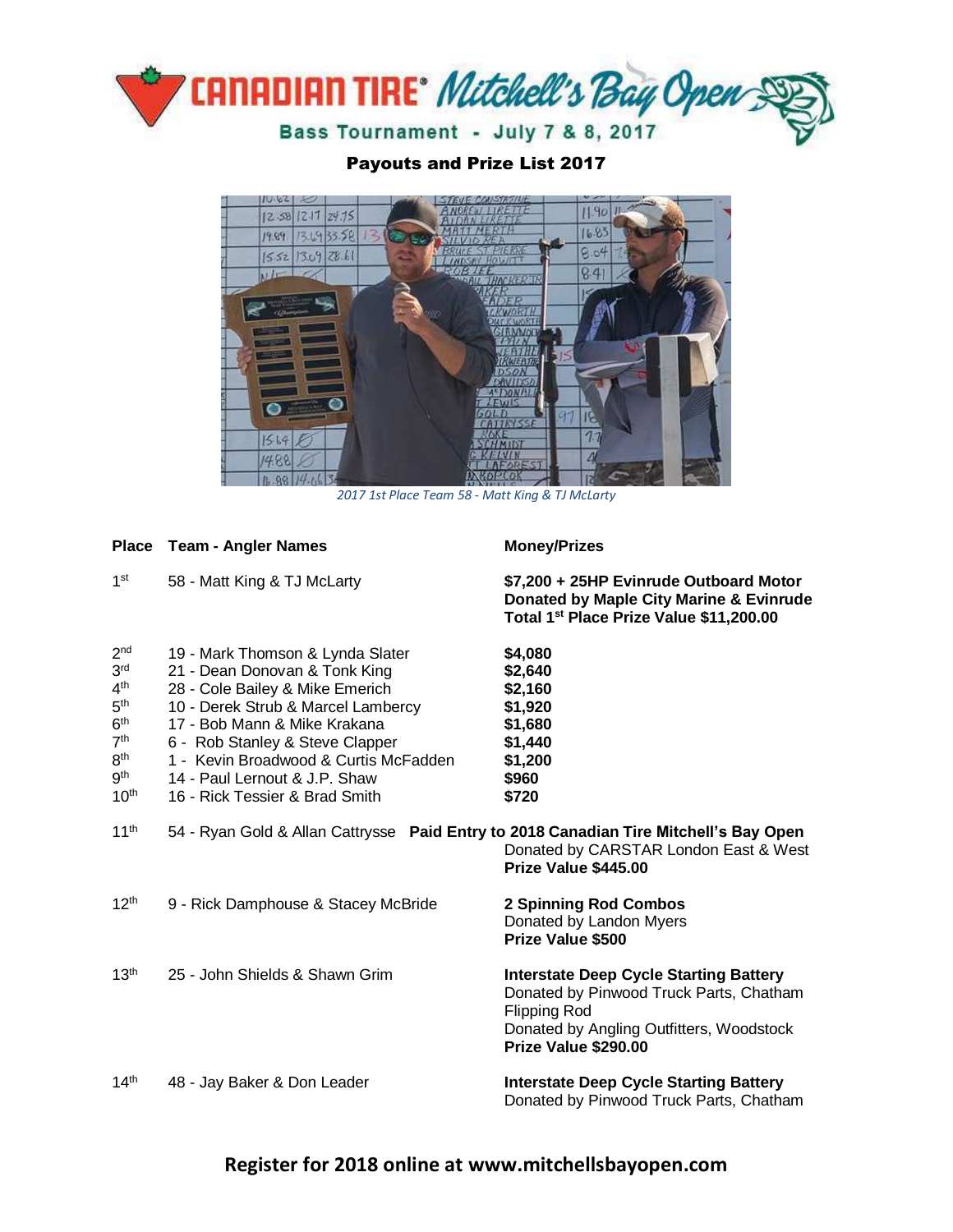

## Payouts and Prize List 2017

Flipping Rod

|                  |                                     | Donated by Angling Outfitters, Woodstock<br>Prize Value \$290.00                                                                                                           |
|------------------|-------------------------------------|----------------------------------------------------------------------------------------------------------------------------------------------------------------------------|
| 15 <sup>th</sup> | 59 - Craig Carey & Mark Bethune     | <b>Interstate Deep Cycle Starting Battery</b><br>Donated by Pinwood Truck Parts<br><b>Flipping Rod</b><br>Donated by Angling Outfitters, Woodstock<br>Prize Value \$290.00 |
| 16 <sup>th</sup> | 7 - Ken Robinson & Paul Byrn        | <b>Interstate Deep Cycle Starting Battery</b><br>Donated by Pinwood Truck Parts<br><b>Flipping Rod</b><br>Donated by Angling Outfitters, Woodstock<br>Prize Value \$290.00 |
| 17 <sup>th</sup> | 40 - Nick Iannetta & Steve Jaworski | Angler's Choice - Soft Plastic & T-Shirts Prize Pack<br>Donated by Angler's Choice, Wallaceburg                                                                            |
|                  |                                     | <b>Prize Value \$250</b>                                                                                                                                                   |
| 18 <sup>th</sup> | 37 - Mike Linzmajer & Sandra Pearce | 2 Flipping Rods<br>Donated by Angling Outfitters, Woodstock<br>Prize Value \$180                                                                                           |
| 19 <sup>th</sup> | 13 - Bruno Tavolieri & Jack Wood    | 2 Spinning Rods<br>Donated by Angling Outfitters, Woodstock<br>Prize Value \$150                                                                                           |

## Big Fish Winners







**Allan Cattrysse & Ryan Gold Curtis McFadden & Kevin Broadwood JP Shaw & Paul Lernout Angler's Big Fish Pool Friday** Ryan Gold & Allan Cattrysse Team 54 **\$510** 

**Register for 2018 online at www.mitchellsbayopen.com**